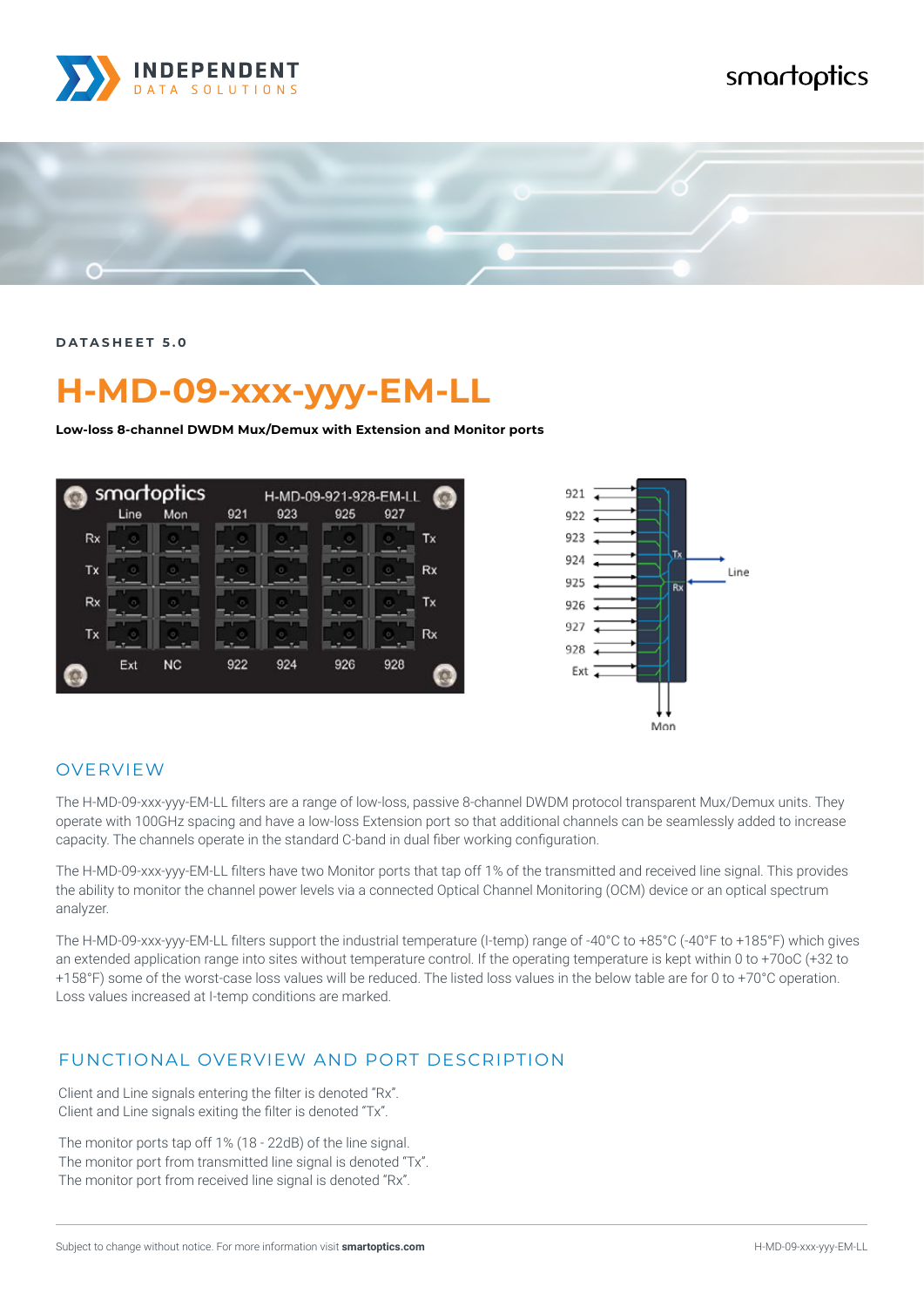

| smartoptics |      |           |     | H-MD-09-921-928-EM-LL |     |     |    |
|-------------|------|-----------|-----|-----------------------|-----|-----|----|
|             | Line | Mon       | 921 | 923                   | 925 | 927 |    |
| Rx          |      |           |     |                       |     |     | Tx |
| Tx          |      |           |     |                       |     |     | Rx |
| Rx          |      |           |     |                       |     |     | Tx |
| Tx          |      |           |     |                       |     |     | Rx |
|             | Ext  | <b>NC</b> | 922 | 924                   | 926 | 928 |    |

|        | Line Rx $\parallel$ Mon Tx $\parallel$ 921 Rx $\parallel$ 923 Tx |        |          | 925 Rx          | $\frac{927}{1}$  |
|--------|------------------------------------------------------------------|--------|----------|-----------------|------------------|
|        | Line Tx $\parallel$ Mon Rx $\parallel$ 921 Tx $\parallel$ 923 Rx |        |          | $\sqrt{925}$ Tx | 927 Rx           |
| Ext Rx | I NC.                                                            | 922 Rx | $924$ Tx | 926 Rx          | $\frac{928}{10}$ |
| Ext Tx | NC.                                                              | 922 Tx | 924 Rx   | $926$ Tx        | 928 Rx           |

The port allocation and overlay example is for H-MD-09-921-928-EM-LL. Note row dependent location of Tx and Rx ports.

### TECHNICAL SPECIFICATIONS

| <b>Parameter</b>                                                      |                                                          | <b>Min</b>                                          | <b>Max</b>                  |  |  |
|-----------------------------------------------------------------------|----------------------------------------------------------|-----------------------------------------------------|-----------------------------|--|--|
| Channels                                                              | H-MD-09-921-928-EM-LL                                    | 192.1 THz                                           | 192.8 THz                   |  |  |
|                                                                       | H-MD-09-929-936-EM-LL                                    | 192.9 THz                                           | 193.6 THz                   |  |  |
|                                                                       | H-MD-09-937-944-EM-LL                                    | 193.7 THz                                           | 194.4 THz                   |  |  |
|                                                                       | H-MD-09-945-952-EM-LL                                    | 194.5 THz                                           | 195.2 THz                   |  |  |
|                                                                       | H-MD-09-953-960-EM-LL                                    | 195.3 THz                                           | 196.0 THz                   |  |  |
| Passband Ext-port                                                     |                                                          | 1504 -1580nm / 189.7 to 199.33THz excl. ch passband |                             |  |  |
| Channel spacing                                                       |                                                          | 100GHz                                              |                             |  |  |
| Channel passband                                                      |                                                          | ITU±0.11nm                                          |                             |  |  |
|                                                                       | Link loss, per channel (A), normal operating temperature | 4.3dB typical <sup>1)</sup>                         | 4.8dB typical <sup>1)</sup> |  |  |
| Insertion loss, per channel (B), normal operating<br>temperature      |                                                          | 2.5dB typical <sup>1)</sup>                         | 2.8dB typical <sup>1)</sup> |  |  |
| temperature                                                           | Link loss, extension port (C), normal operating          | 1.6dB typical <sup>1)</sup>                         | 1.7dB typical <sup>1)</sup> |  |  |
| Insertion loss, extension port (D), norm/ext operating<br>temperature |                                                          | 0.8dB typical                                       | 1.0dB max                   |  |  |
| Insertion loss, monitor                                               |                                                          | 18dB                                                | 22dB                        |  |  |
| Isolation, adjacent channel                                           |                                                          | 30dB                                                |                             |  |  |
|                                                                       | Isolation, non-adjacent channel                          | 40dB                                                |                             |  |  |
| Ripple, passband                                                      |                                                          |                                                     | 0.5dB                       |  |  |
| Directivity                                                           |                                                          | 45dB                                                |                             |  |  |
| Return loss                                                           |                                                          | 45dB                                                |                             |  |  |
| Polarization dependent loss                                           |                                                          |                                                     | 0.2dB                       |  |  |
|                                                                       | Polarization mode dispersion                             |                                                     | 0.20 <sub>ps</sub>          |  |  |
| Operating temperature                                                 |                                                          | $-40 °C$                                            | $+85 °C$                    |  |  |
| Max optical power                                                     |                                                          |                                                     | 300mW                       |  |  |
| Connector type                                                        |                                                          | LC/UPC                                              |                             |  |  |
| Module width                                                          |                                                          | 84mm                                                |                             |  |  |
| Mounting bracket                                                      |                                                          | H-Chassi-1RU (19"), 422mm slot width                |                             |  |  |

Note! A typical loss value is to be seen as a value that ~90% of a population has at beginning of life and at room temperature. The max value is the guaranteed worst-case value over time and over temperature.

1) The given loss values are for "normal operating temperature" conditions. When used in "extended operating temperature" i.e. I-temp conditions, the values shall be increased by 0.2dB.